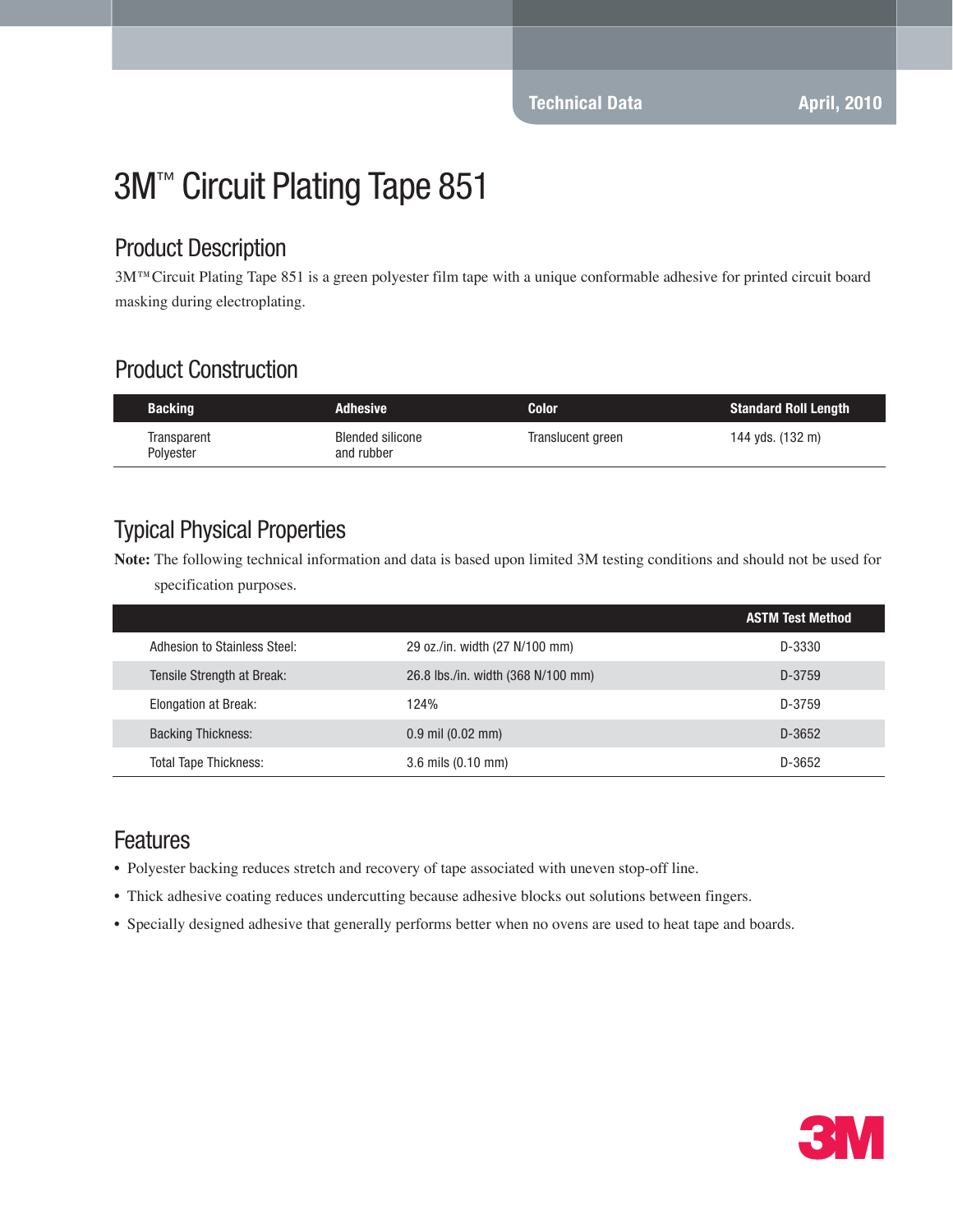# 3M™ Circuit Plating Tape 851

## Application Techniques

- Low-stretch polyester film can be applied by machine or by hand.
- Tape must be firmly pressed down by equipment with rubber-covered rollers or a rubber-covered platen press. Hand rolling usually does not provide enough pressure. A vivid outline of the circuit leads usually indicates adequate pressure was used.
- Solvent**\*** clean-up of the board is recommended to facilitate subsequent soldering.
- **\*Note:** Be sure to follow the manufacturer's precautions and directions for use when using solvents.

#### Application Ideas

- For masking printed circuit boards during solder stripping and precious metal plating of fingers.
- Splicing of silicone coated papers.

#### Storage

Store under normal conditions of 60° to 80°F (16° to 27°C) and 50% R.H. in the original carton.

## Shelf Life

To obtain best performance, use this product within 18 months from date of manufacture.